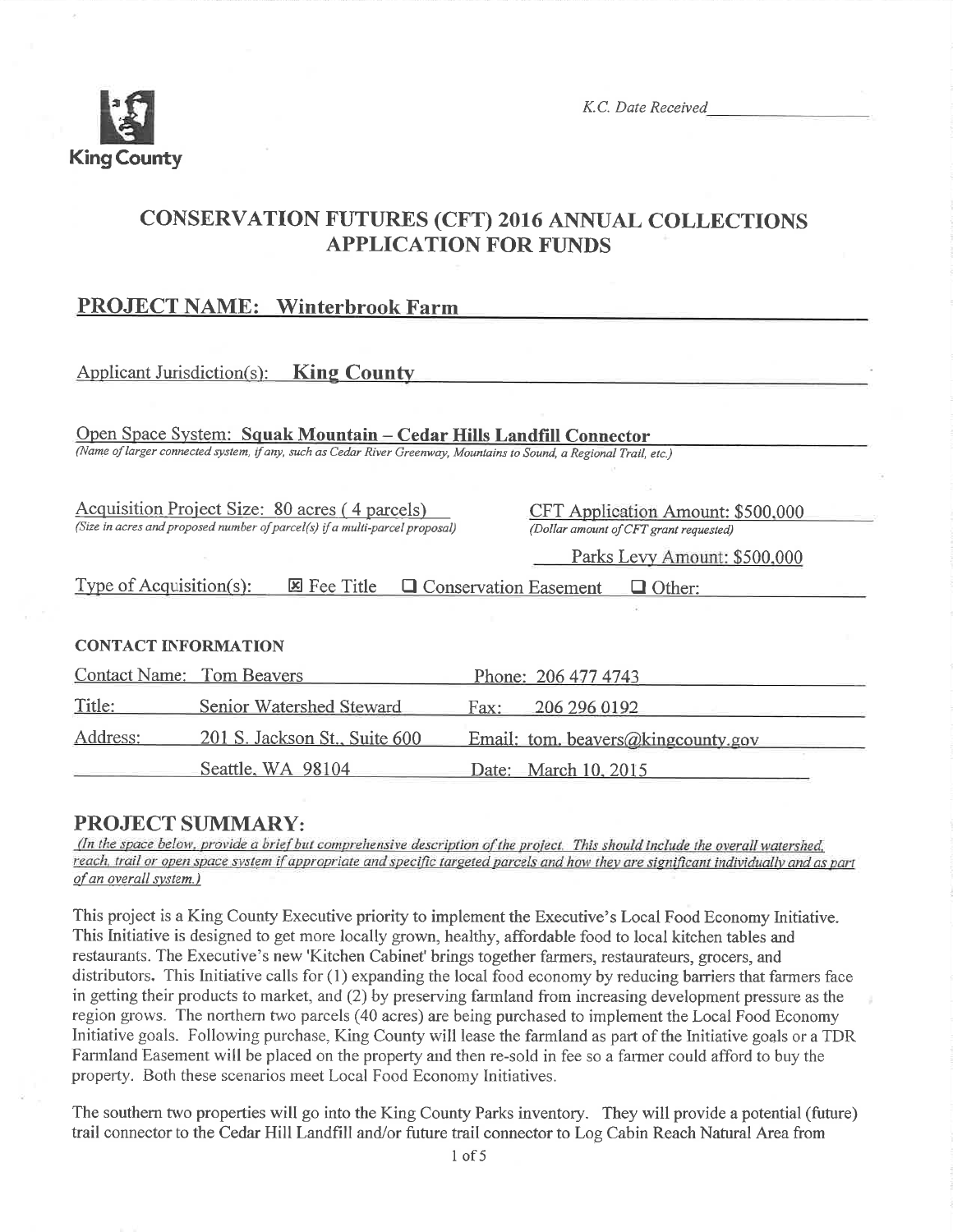Squak Mountain State Park. A traii easement would cross the farm properties. The Issaquah School District owns the 80 acres, and they want to sell the property as one unit.

## 1. OPEN SPACE RESOURCES

Please review the attached evaluation criteria. For the proposed acquisition parcel(s), please mark those criteria that apply and thoroughly, yet succinctly, describe **in the space below** how the proposed acquisition satisfies each marked criteria. Please clearly describe how these criteria might be met at a landscape level, and how they applyto individual parcels. If restoration is part of the plan, please briefly describe the current condition and the hoped for restored condition that is the goal of the acquisition.<br>  $\mathbb{E}$  A. Wildlife habitat or rare plant reserve  $\mathbb{E}$  E. Historic/cultural resources

- $\boxtimes$  A. Wildlife habitat or rare plant reserve
- 
- 
- 
- $\Xi$  B. Salmon habitat and aquatic resources  $\Box$  F. Urban passive-use natural area/greenbelt
- □ C. Scenic resources  $\boxtimes$  G. Park/open space or natural corridor addition
- $\Box$  D. Community separator  $\Box$  H. Passive recreation opportunity/unmet needs
- 

Wildlife habitat: The King County Wildlife Habitat Network traverses the property between Squak Mountain State Park and McDonald Creek (across the two northern parcels). King County Code Requires the network toform a continuous segment between the State Park and McDonaid Creek for development proposals, and its width would vary from 150 to 300 feet wide. The network continues downstream (east) along McDonald Creek towardsIssaquah Creek. The network, in this area, would be enhanced by providing more cover along its route.

The two southern properties provide forested and small edge habitat to passerine birds, elk, and deer. The northern parcels (the farm) provide habitat for elk and small mammals such as shrew, voles, and the raptors that eat them.

Salmon habitat and aquatic resources : McDonald Creek, a tributary to Issaquah Creek, bisects the property as the creek flows from west to east. It is a salmon bearing stream, and it contains some Coho Salmon. The moderately degraded habitat would require significant restoration, particularly riparian buffer restoration torecover this resource. According to the WRIA 8 Salmon Conservation Plan, McDonald Creek is a Tier III system based on moderate watershed function and low chinook use.

The property contains four Category III wetlands. These wetlands are currently grazed or used to grow hay. With residential development, the King County Code would require 60 to 110 foot buffers around the wetlands, plus al5 foot building setback.

There is a significant floodplain on the property. The floodplain of McDonald Creek occupies 37% of the northern two parcels.

Historic/cultural resources: This farmstead appears to be eligible for designation as a King County Landmark. The property contains an intact hay bam, milking parlor and farmhouse. The house was constructed in 1920 and' the barn in 1930. The milking parlor was constructed in 1944.

Parks/open space or natural corridor addition: King County Parks is interested in a potential trail connection between Squak Mountain State Park and the Cedar Hiil Landfiii (particulariy after it cioses in2025). Further, future CFT/Parks Levy applications may designate additional forested properties north of the landfill for acquisition, connecting with the Log Cabin Natural Area. King County Planners with longer term visions mayconsider a fuither connection to the Cedar River when the gravel operation south of the landfill closes.

King County would negotiate a suitable trail easement between Squak Mountain State Park and the two southernproperties (across the northern properties).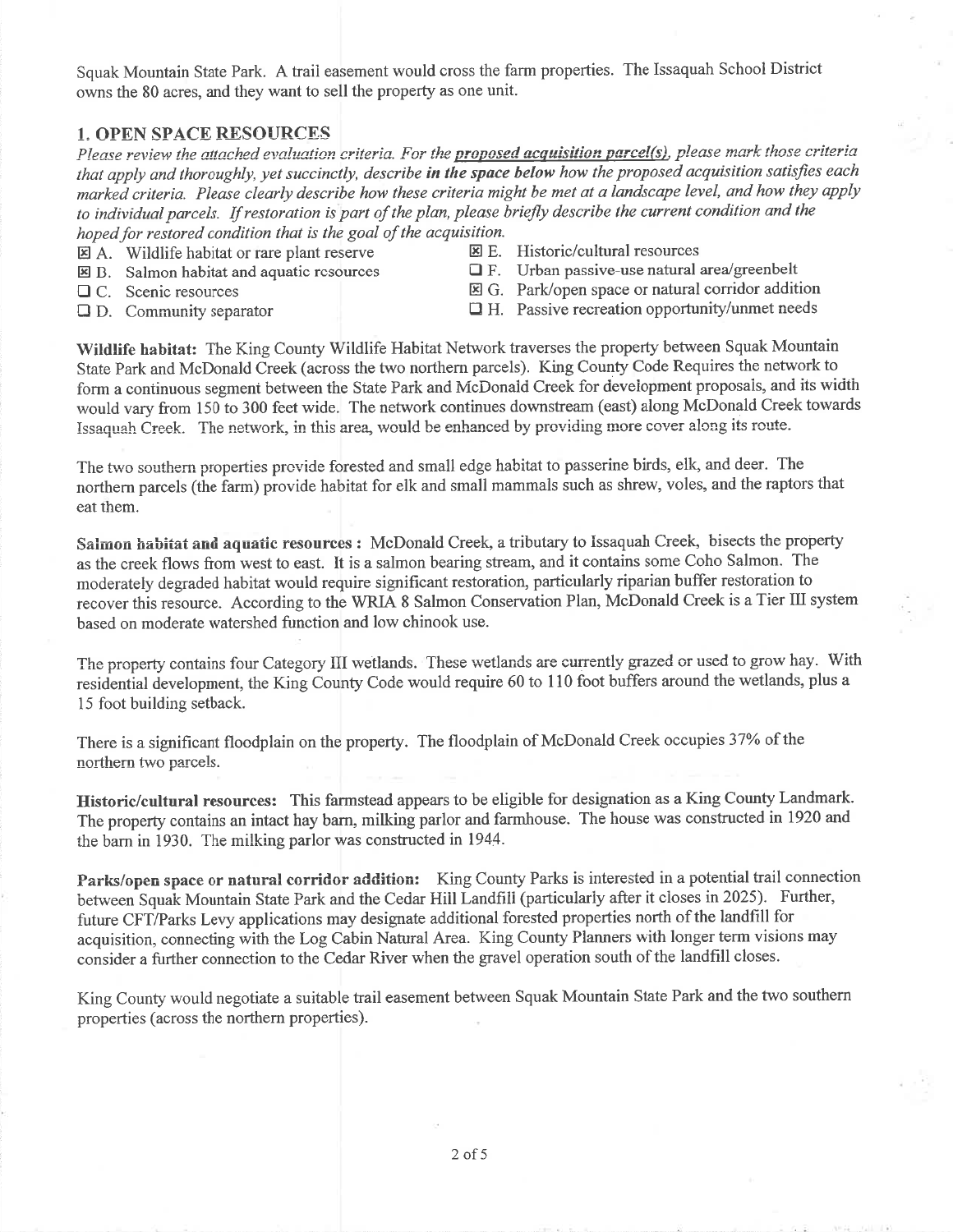## 2. ADDITIONAL FACTORS

For the **proposed acquisition parcel(s)**, please mark all criteria that apply and thoroughly, yet succinctly, describe in the space below how the proposed acquisition satisfies each marked criteria.

- $\Box$  A. Educational/interpretive opportunity
- E B. Threat of loss of open space resources
- El C. Ownership complexity/willing seller(s)/ownership interest proposed
- **D.** Partnerships Describe any public or private partnerships that will enhance this project
- QE. Is the property identified in an adopted park, open space, comprehensive, or community plan?
- E F. Transferable Development Credits (TDC) participation

Threat of loss of open space resources: The Issaquah School District owns the property, and they are interested in selling it. The District is discussing residential development proposals with several developers. The zoning is one home per five acres. From a residential development perspective, the property contains significant critical areas, including four wetlands, a salmon bearing stream, and a wildlife habitat network. If the 80 acre property was developed for residential development, homes would likely be clustered.

If the property is developed, a farm would be lost to development. This scenario is contrary to the Local Food lnitiative which is attempting to preserve farms.

Ownership complexity/willing seller(s)/ownership interest proposed: The Issaquah School District wants to sell the property. King County has completed an appraisal on it, and it is negotiating with the school district on a sales price.

**Transferable Development Credits (TDC) participation:** The Issaquah School District property is in a designated focus area for the County's TDR agreement with the City of Issaquah. If the property is purchased, the development rights would go into the TDR Bank; when the bank sells these credits into the City, the County can recapture funding and use the proceeds to further additional King County priority properties in this area.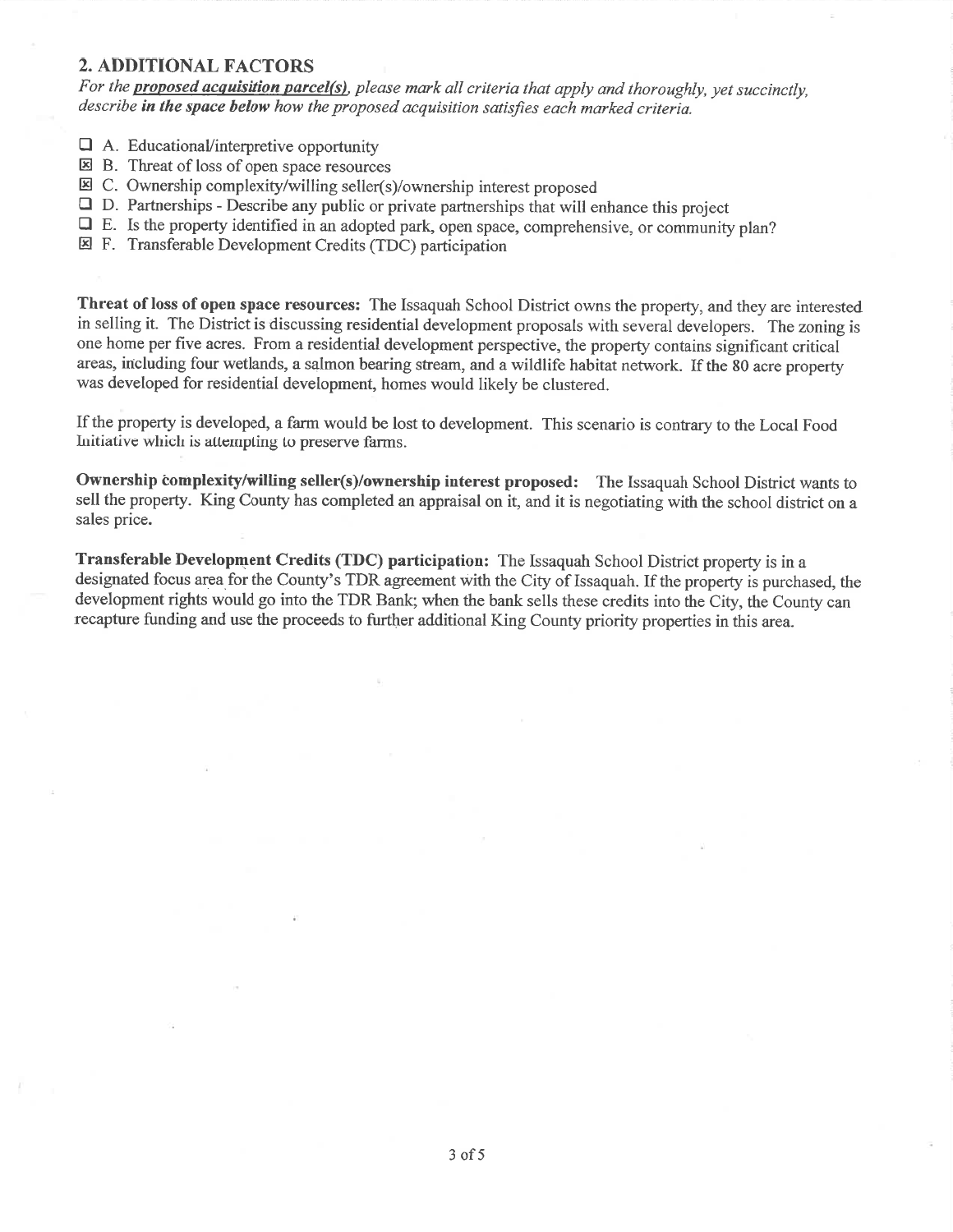## **3. STEWARDSHIP AND MAINTENANCE**

How will the property be stewarded and maintained? Does the property lend itself to volunteer stewardship opportunities? How will ongoing stewardship and maintenance efforts be funded?

The northern two properties (the farm properties) would be leased to a farmer(s) through the King County Agricultural Program or the properties would be sold with a TDR Farmland easement, a King County Parks trail easement, and a wildlife habitat network easement. These easements would be managed and monitored by the King County Agricultural Program.

The Southern two properties would be stewarded and managed by King County Parks. They have dedicated personnel to care for these properties. A trail easement across the farm property would ensure public access.

## **4. PROJECT BUDGET**

| 1) TOTAL CFT APPLICATION AMOUNT <sup>a</sup> | CFT: \$500,000 |
|----------------------------------------------|----------------|
| 2) TOTAL PEL APPLICATION AMOUNT              | PEL: \$500,000 |

<sup>a</sup>Allowable CFT acquisition costs (Ordinance 14714): The disbursement of funds shall be made only for capital project expenditures that include costs of acquiring real property, including interests in real property, and the following costs: the cost of related relocation of eligible occupants, cost of appraisal, cost of appraisal review, costs of title insurance, closing costs, pro rata real estate taxes, recording fees, compensating tax, hazardous waste substances reports, directly related staff costs and related legal and administrative costs, but shall not include the cost of preparing applications for conservation futures funds.

<sup>b</sup>King County projects only, if applicable.

#### **Estimation of property value:**

Briefly note how land values have been estimated (i.e., appraisal, property tax assessment, asking price, letter of value or other means).

A recent King County appraisal indicates a property value of \$2 million.

| <b>PROJECT COSTS</b>                                   | ESTIMATED DOLLAR AMOUNT OR RANGE |  |  |
|--------------------------------------------------------|----------------------------------|--|--|
| Total property interest value                          | \$2 to 2.5 million               |  |  |
| Title and appraisal work                               | complete                         |  |  |
| Closing, fees, taxes                                   | \$8,000                          |  |  |
| Relocation                                             | \$50,000                         |  |  |
| Hazardous waste reports                                | \$1,000                          |  |  |
| Directly related staff, administration and legal costs | \$50,000                         |  |  |
| <b>Total Project Costs (CFT and other funds)</b>       | \$2.1 to 2.6 million             |  |  |

| <b>MATCHING FUNDS: Existing Sources</b><br>(CFT can only provide a maximum of 50% of anticipated<br>project costs) | <b>DATE</b><br>(Expended or Committed) | <b>DOLLAR AMOUNT</b><br>(Expended or Committed) |
|--------------------------------------------------------------------------------------------------------------------|----------------------------------------|-------------------------------------------------|
|                                                                                                                    |                                        |                                                 |
|                                                                                                                    |                                        |                                                 |
|                                                                                                                    |                                        |                                                 |
| <b>Total CFT Funds Previously Received</b><br><b>This Project</b>                                                  |                                        | none                                            |
| <b>Total Matching Funds and Past CFT Funds</b><br><b>Currently Identified</b>                                      |                                        | none                                            |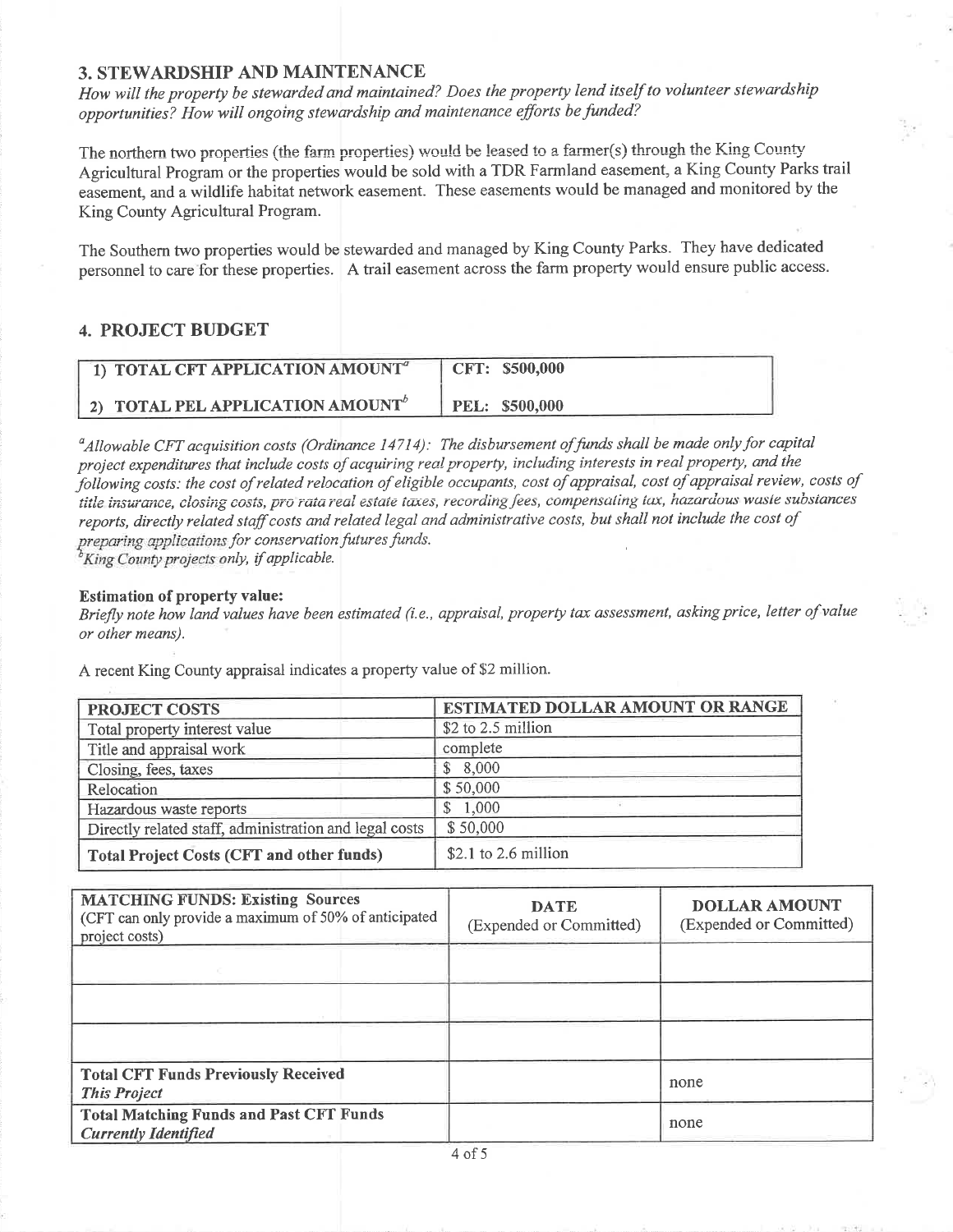| <b>Unidentified Remaining Need</b> | $\frac{1}{2}$ \$1.1 to 1.6 million |
|------------------------------------|------------------------------------|
|                                    |                                    |

# Unidentified remaining match need: What funds are anticipated and what is the time frame?

Please briefly discuss how the unidentified remaining match need above will be met.

This application provides "seed" funds for this potential acquisition. Additional CFT/PEL applications, Executive or King Council appropriations, or other fund sources would fulfill the remaining funding need.

# 5. IN-KIND CONTRIBUTIONS FROM PARTNERSHIPS

| <b>Brief Activity Description</b> | <b>Dollar Value of</b><br>In-kind<br><b>Contribution</b> | <b>Status</b><br>(Completed or Proposed) | <b>Activity Date Range</b><br>(Completion Date or Proposed<br>Completion Date) |
|-----------------------------------|----------------------------------------------------------|------------------------------------------|--------------------------------------------------------------------------------|
|                                   |                                                          |                                          |                                                                                |
|                                   |                                                          |                                          |                                                                                |
|                                   |                                                          |                                          |                                                                                |
| <b>TOTAL</b>                      |                                                          |                                          |                                                                                |

# 6. ATTACHED MAPS (*Two maps are now required: 1) site map and 2) general location map; you* may also include one additional map, aerial photo or site photo)

8 1/2 x 11" maps are preferred, but 11 x 17" is acceptable if folded and hole-punched for insertion into a three-ring binder.

## Site Map that shows the following:

- Each parcel proposed for acquisition in yellow or distinct shading and an indication of any parcel proposed for less than  $\bullet$ fee simple acquisition, such as a conservation easement;
- Location of any proposed development to the site such as parking, trails or other facilities;
- Location of any proposed site restoration:
- Existing adjacent public (local, state or federal) parks or open spaces labeled and shown in dark green or distinct shading.

## Location Map that shows the following:

- Other permanently protected open spaces (private, non-profit, institutional, etc.) shown in light green or distinct shading:
- Major water courses such as creeks, rivers, lakes or wetlands:
- Major roads, arterial roads or regional trails.
- Map scale: This map should show approximately a ten-mile radius around the proposed acquisition(s).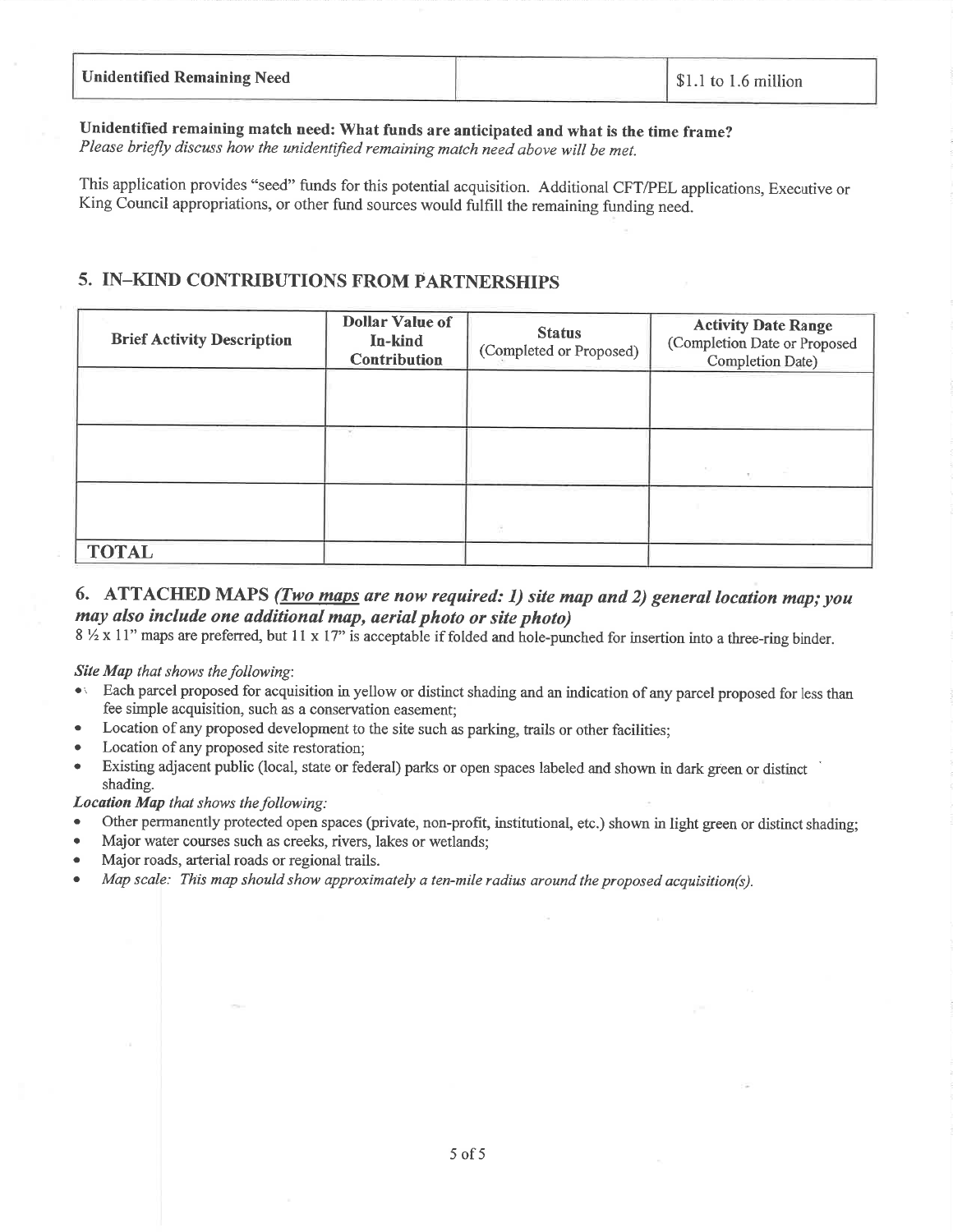

# **Winterbrook Farm** 2016 CFT-PL Application

**Vicinity Map** 

**Priority Parcels** Parcels In Scope King County Parks **City Parks Contract Publicly Owned Lands Wildlife Habitat Network** Incorporated City  $-$  - Urban Growth Boundary



#### 1/8/2015

The information included on this map has been compled by King County<br>slaff from a variety of sources and is subject to change without notice.<br>King County makes no representations or warranties, express or implied,<br>as to ac information. This document is not intended for use as a survey product. King County shall not be liable for any general, special, indirect, ing Source and the matter of the matter of the matter of the information in the matter of the profile in the matter of the information contained on this map. Any sale of the information contained on this map. Any sale of t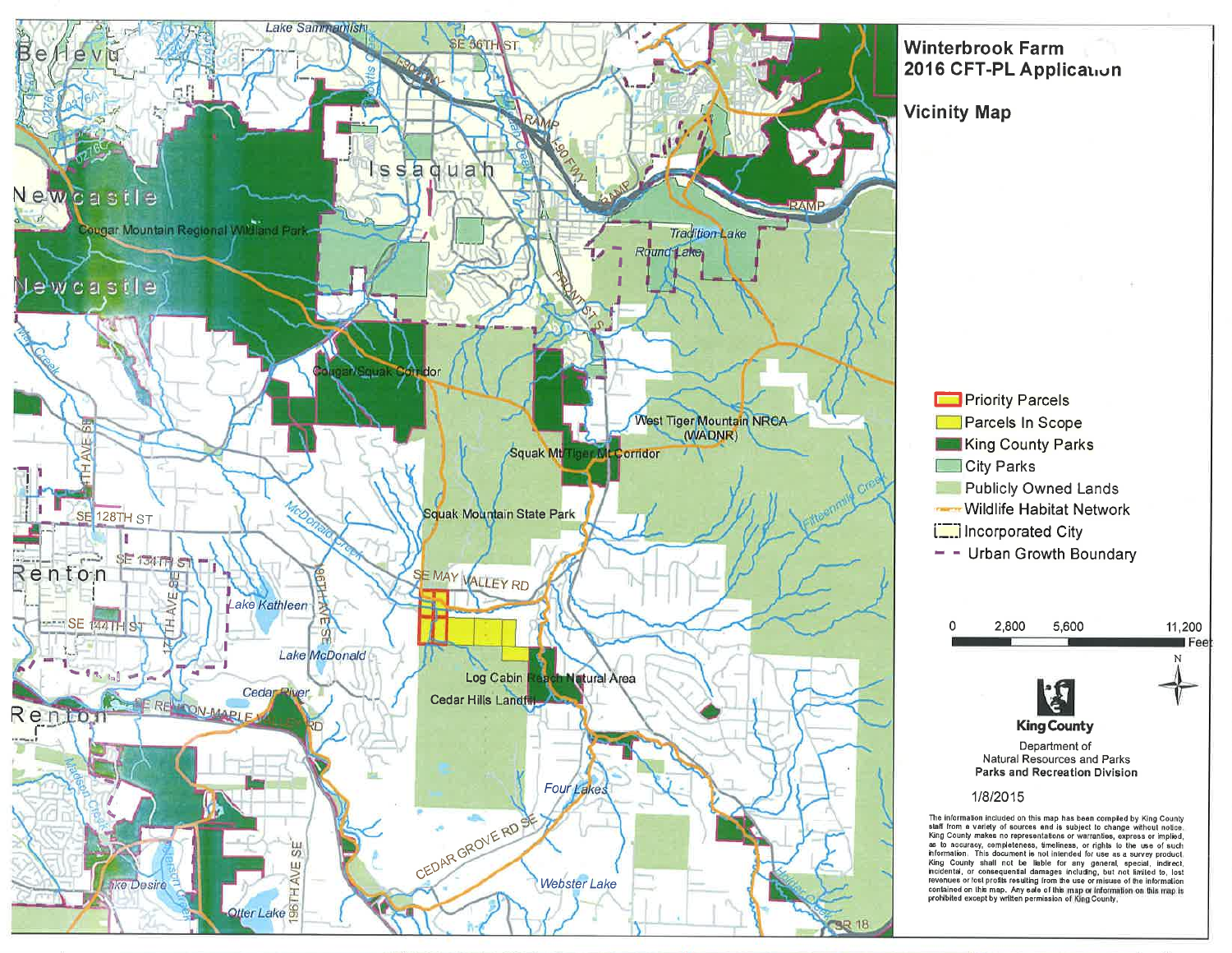